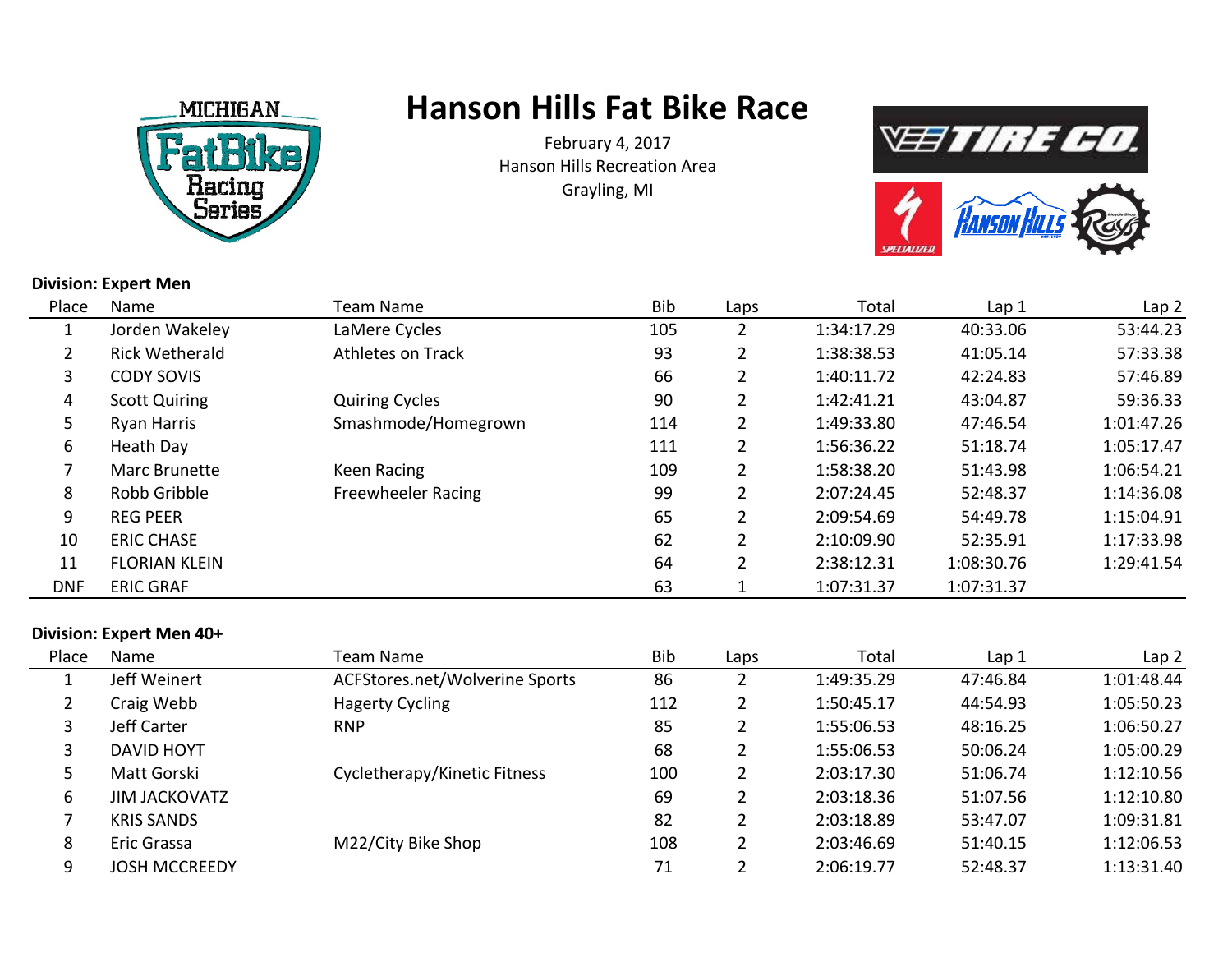

Christa Hoyt **Universal Racing** 

DNF

### **Hanson Hills Fat Bike Race**

February 4, 2017 Hanson Hills Recreation AreaGrayling, MI





| 10                    | <b>JEFF DOERR</b>      |                              | 80  | $\overline{2}$ | 2:10:06.87 | 53:47.84   | 1:16:19.03       |
|-----------------------|------------------------|------------------------------|-----|----------------|------------|------------|------------------|
| 11                    | Kristopher Oury        | <b>KTM Midwest Racing</b>    | 84  | $\overline{2}$ | 2:12:00.54 | 55:09.76   | 1:16:50.78       |
| 12                    | <b>Greg Danforth</b>   | Twisted Stone/Lattitude45    | 101 | 2              | 2:12:28.67 | 56:38.52   | 1:15:50.14       |
| 13                    | Kevin Wright           | Twisted Stone/Lattitude45    | 102 | $\overline{2}$ | 2:22:16.98 | 59:01.17   | 1:23:15.81       |
| 14                    | Jeff Adamcik           | Bicycle HQ                   | 116 | $\overline{2}$ | 2:27:19.31 | 1:02:11.78 | 1:25:07.53       |
| 15                    | <b>JEFF HERVELA</b>    |                              | 67  | $\mathbf{2}$   | 2:34:02.61 | 1:00:07.73 | 1:33:54.88       |
| 16                    | <b>Steve Parker</b>    | Mclain Race Team             | 115 | $\overline{2}$ | 2:42:35.69 | 1:09:53.52 | 1:32:42.17       |
| 17                    | Raymond Dybowski       | <b>Wolverine Sports Club</b> | 110 | $\overline{2}$ | 2:56:24.23 | 1:13:00.24 | 1:43:23.99       |
| <b>DNF</b>            | Rob Goepfrich          | <b>Hagerty Cycling</b>       | 97  |                | 56:19.56   | 56:19.56   |                  |
| <b>DNF</b>            | Paul Mapes             | Rays Bike Shop               | 87  | 1              | 1:02:10.67 | 1:02:10.67 |                  |
| <b>DNF</b>            | Steve Pray             |                              | 103 |                | 1:05:24.78 | 1:05:24.78 |                  |
| <b>DNF</b>            | George Fulkerson       | <b>AUX</b>                   | 92  |                | 1:13:16.26 | 1:13:16.26 |                  |
| <b>DNF</b>            | David Hintz            | <b>AUX</b>                   | 91  |                | 1:13:16.39 | 1:13:16.39 |                  |
| <b>DNF</b>            | PAUL LEONARD           |                              | 70  |                | 1:14:59.11 | 1:14:59.11 |                  |
| <b>DNF</b>            | Steve Balogh           |                              | 104 | 1              | 1:28:04.45 | 1:28:04.45 |                  |
|                       | Division: Expert Women |                              |     |                |            |            |                  |
| Place                 | Name                   | <b>Team Name</b>             | Bib | Laps           | Total      | Lap 1      | Lap <sub>2</sub> |
| 1                     | Lexxie Mapes           | Rays Bike Shop               | 88  | $\mathbf{2}$   | 2:07:09.57 | 53:30.53   | 1:13:39.03       |
| $\mathbf{2}^{\prime}$ | Susan Vigland          | <b>Hagerty Cycling</b>       | 98  | $\overline{2}$ | 2:08:05.52 | 55:03.55   | 1:13:01.97       |
| 3                     | Amy Worthing           | Racing Greyhounds            | 89  | $\overline{2}$ | 2:48:45.33 | 1:12:43.37 | 1:36:01.95       |

Amy Worthing Racing Greyhounds <sup>89</sup> 2 2:48:45.33 1:12:43.37 1:36:01.95

1 1:11:47.55 1:11:47.55

8 95